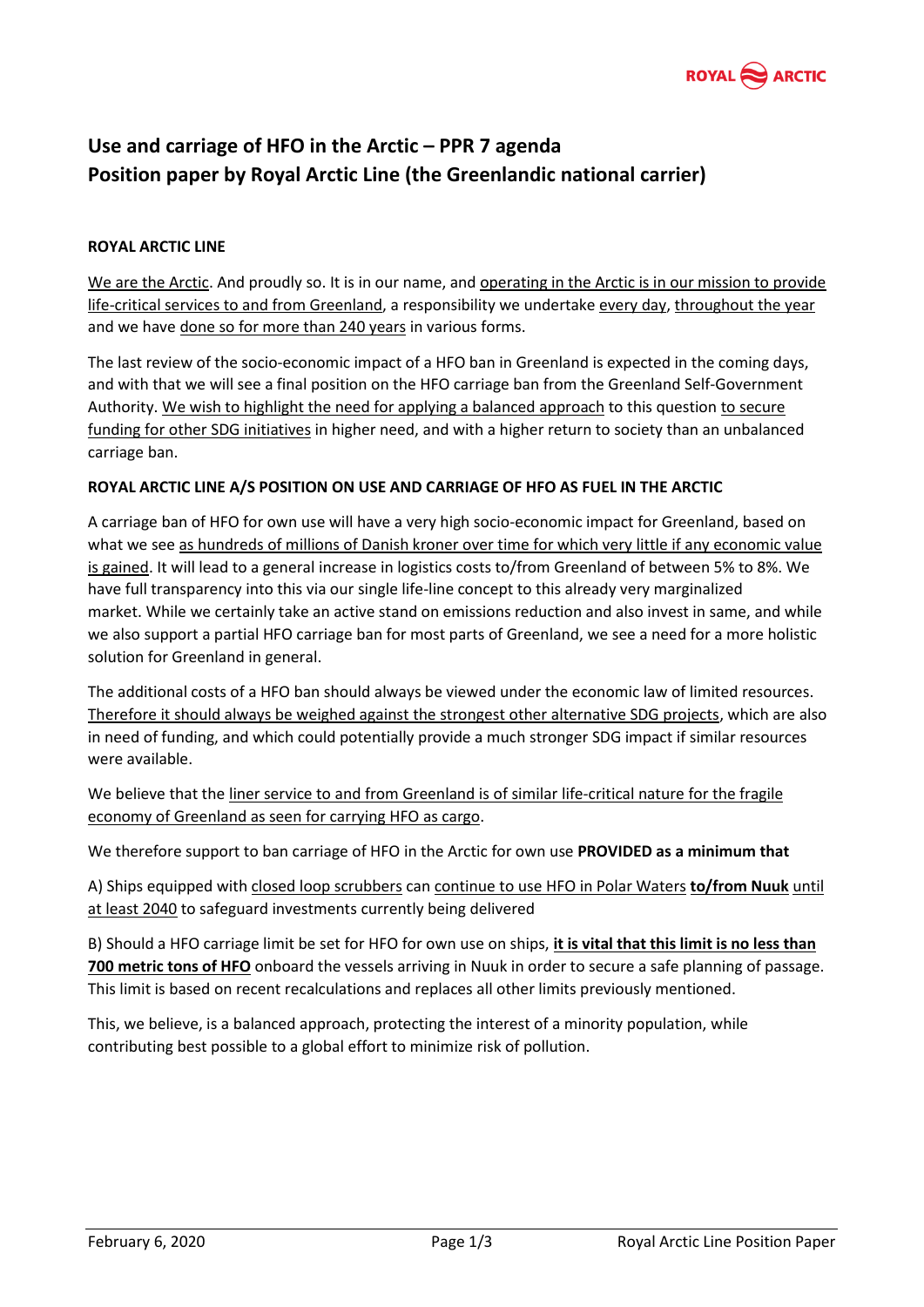

## **BACKGROUND**

Royal Arctic Line is a company descending directly from the regular state-owned commercial operations in Greenland that began in 1776. We are the life-line to and from Greenland, enabling the small societies of Greenland with its 56,000 people to become a part of the world while supporting a unique life-style. We sail and operate in Arctic waters every day, throughout the year and have done so for more than 240 years. During the summer time all over Greenland, during winter time we operate where ice allows us to do so. We also have annual sailings to the Antarctic. We believe we have a unique experience to serve as a backdrop for expressing our position.

The official Greenlandic position has not yet been decided. The position is pending a political review of the social impact based on new data. The last review of the HFO social impact in Greenland is expected in the coming days, and with that a final position on the HFO carriage ban from Greenland.

A carriage ban of HFO for own use will have a very high socio-economic impact for Greenland. The operating cost for Royal Arctic Line would be severely affected by forcing us to use much more expensive fuel options on non-polar code legs. A ban on carriage for own use will lead to a general increase in logistics costs to/from Greenland of between 5% to 8%. In simple terms it will amount to DKK 570 to 855 million during 15 years of expected minimum life-time of current new ships. This is a staggering amount for the Greenlandic economy of 56,000 people. We find it difficult to see any economic gains from this cost which could otherwise be channeled into socio-economic or other necessary development. We have full transparency into this via our single life-line concept to this already very marginalized market.

The additional costs of a HFO ban should always be viewed under the economic law of limited resources. Therefore it should always be weighed against the strongest other alternative SDG projects, which are also in need of funding, and which could potentially provide a much stronger SDG impact if similar resources were available.

We are as concerned as anyone else about climate change and active pollution in the form of emissions. Greenland is one of the most important windows of the world when it comes to witnessing climate change. We have invested in polar code classed ships being delivered as we speak with emission technology in the form of closed loop scrubbers for this very reason. We also consider it feasible to ban carriage of HFO for own consumption for remote parts of Greenland, but not for the main Greenlandic hub in the capital of Nuuk to which a clear majority of all Greenlandic cargo is shipped to and from.

The need to balance conflicting goals are inherent in both the task of implementing the mission of the IMO as well as in addressing the UN SDGs. All of us seek solutions that can be implemented evenly and effectively. Being a concession based operator for Greenland and thereby a true life-line for the Greenlandic society as a whole, this dilemma is also inherent in our very own purpose: We dedicate ourselves to create the most effective logistics infrastructure for the people of Greenland while working in accordance with our obligation to secure a sound stewardship of our environmental impact. We do this in order for Greenland to partake in a sustainable economic development through creation of the most effective options for Greenland to participate in direct global trade.

Logistics infrastructure is a global matter. Economy of scale is a major driving factor for achieving effectiveness of all transportation and thereby the climate footprint of same. With 56,000 people as our traditional home market client base, all economy of scale must be achieved by enlarging the market space and reduce the need for sub-optimized solutions on the North Atlantic. For this reason we are now also beginning to service other markets in the North Atlantic (Iceland and Faroe Islands to Scandinavia). The